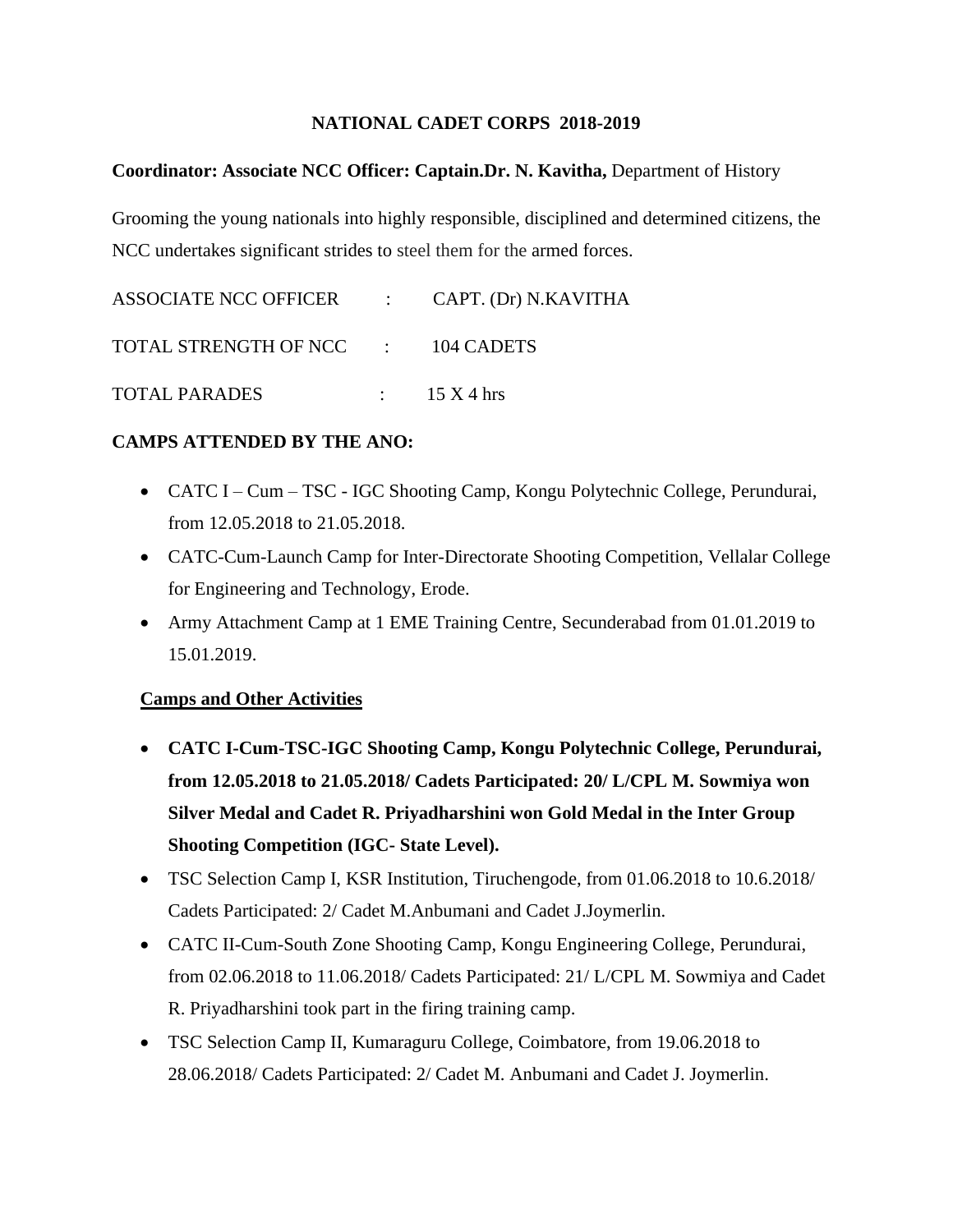- Firing Training Camp, Kongu Engineering College, from 20.06.2018 to 13.07.2018/ Cadets Participated: 2/ L/CPL M. Sowmiya and Cadet R. Priyadharshini.
- Thal Sainik Selection Camp, PSG College of Technology, Coimbatore, from 30.06.2018 to 09.07.2018/ Participant: L/Cpl. M.Anbumani.
- Advance Leadership Camp, Agra, from 05.07.2018 to 14.07.2018/ Participant: SUO S.Gowri.
- CATC-Cum-Launch Camp for Inter-Directorate Shooting Competition, Vellalar College for Engineering and Technology, Erode, from 25.07.2018 to 03.08.2018/ Cadets Participated: 4 Cadets.
- State level Open Shooting Competition, Madurai, from 25.07.2018 to 03.08.2018/ CUO M.Sowmiya, won 2 Bronze Medal/ L/CPL R.Priyadharshini won gold Medal.
- Launch Camp for Inter Directorate Shooting Team, from 25.07.2018 to 03.08.2018/ Cadets Participated: 4 Cadets.
- RDC Selection Trial at St. John Matriculation Higher Secondary School, Salem, on 26.07.2018/ Cadets Participated: 13 Cadets.
- **Inter-Directorate Shooting Championship Competition, Chandigarh, from 07.08.2018 to 18.08.2018/ Cadets Participated: 2/ L/CplR.Priyadharshini, qualified for the All India G.V.Mavalankar Shooting Competition.**
- RDC First Selection Camp I at Angel College of Engineering and Technology, Tirupur from 27.08.2018 to 05.09.2018/ Cadets Participated: 6/ Devaprabha won first prize in Culturals (Yoga).
- RDC Second Selection Camp II at Hindustan Engineering and Technology, Coimbatore, from 13.03.2018 to 22.09.2018/ Cadets Participated: 4/ among them 3 Cadets were selected for Pre-IGC-Republic Day Camp.
- Pre-IGC-Republic Day Camp at KPR College of Engineering and Technology, Coimbatore, from 27.09.2018 to 06.10.2018/ Cadets Participated: 3/ L/CplS.Venothini got selected for RDC-IGC Camp.
- RDC-IGC Camp at KPR College of Engineering and Technology, Coimbatore from 08.10.2018 to 17.10.2018/ L/Cpl. S.Venothini and L/Cpl. A.Dhivya were selected for RDC Training Camp 1.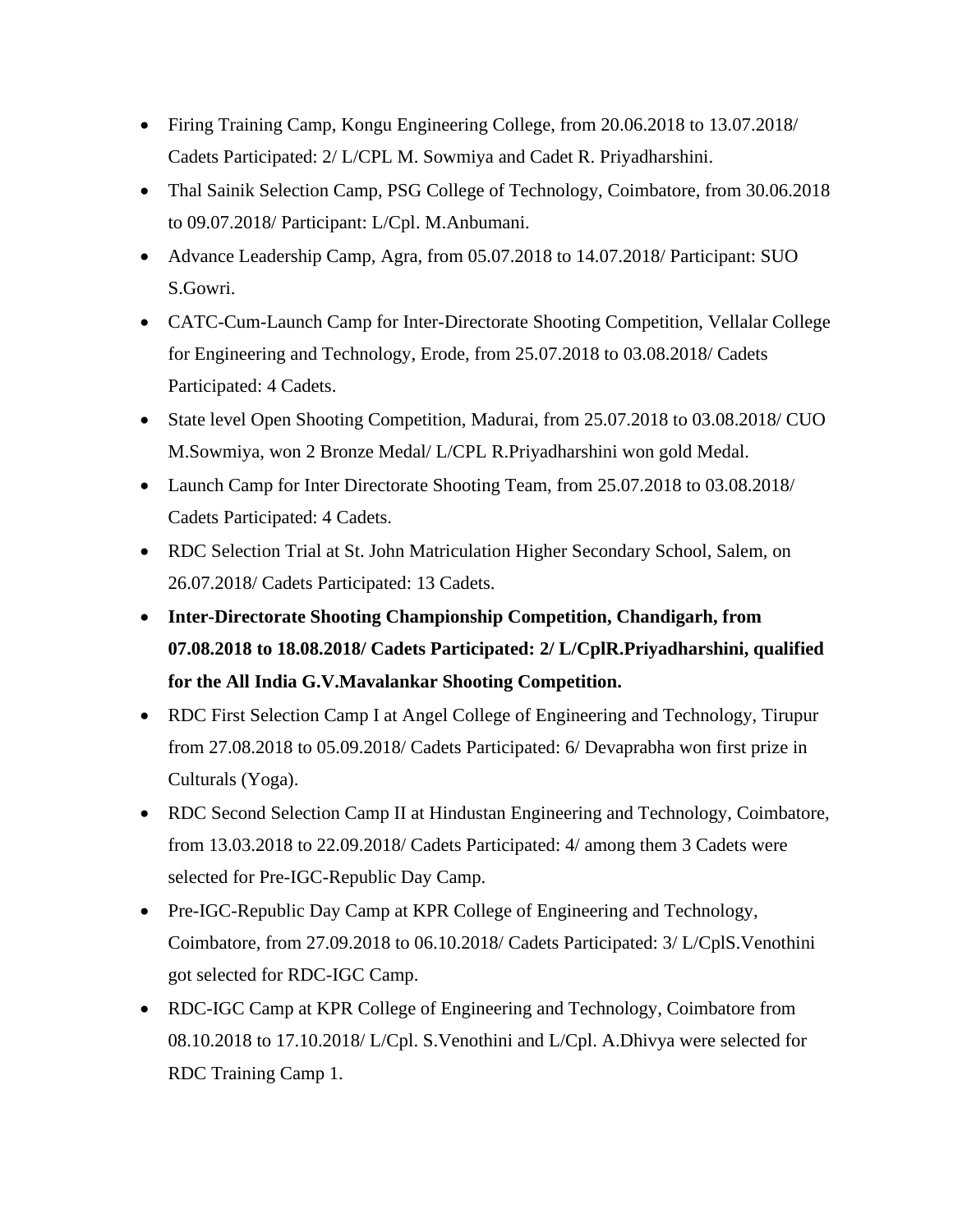- RDC Training Camp 1 at Kongu Engineering College, Perundurai from 27.10.2018 to 05.11.2018/ L/CplS.Venothini got selected for RDC Training camp-II.
- RDC Training Camp-II at PSG College of Arts and Science, Coimbatore, from 21.11.2018 to 30.11.2018/ L/CplS.Venothini got selected for RDC Training Camp-III.
- RDC Training Camp-III at Nehru College of Arts and Science, Coimbatore from 08.12.2018 to 17.12.2018/ L/CplS.Venothini got selected for RDC Launch Camp.
- **RDC Launch Camp at Ramakrishna Engineering College, Coimbatore, from 18.12.2018 to 27.12.2018/ L/CplS.Venothini got selected for the Republic Day Camp-2019, at New Delhi.**
- Army Attachment Camp at 1 EME Training Centre, Secunderabad, from 01.01.2019 15.01.2019/ Cadets Participated: 3.

# **Other Accomplishments:**

- 42 Cadets took part in the 'International Yoga Day' celebrated at Kongu Engineering College, Perundurai, on 21.06.2018.
- 47 Cadets took part in the 'Drug Abuse and its Trafficking Awareness programme' at Vellalar College for Women, Erode, on 26.06.2018 with Dr. Rajesh Kalam, Psychiatrist (Ex. IAF) M.Sc.(Psy),MS(Couns&Psy), PGDMSM(BVB), Ph.D, Government Hospital, Erode.
- 48 Cadets took part in the World Population Day Rally from Thindal to Sengodampallam on 11.07.2018. The Chief Guests were Mr.S.Selvakumara Chinnaiyan(MP), Mr.K.Thennarasu (MLA) and Mr.S.Prabakar District Collector of Erode.
- NCC Procession in the Graduation Day Celebration of Vellalar College for Women, Erode, on 09.08.2018.
- 50 Cadets took part in the "Swatch Bharath Abhiyan" at Government Hospital, Erode jointly organized with Olirum Erode Foundation (NGO) on 25.08.2018.
- NCC Procession in the Graduation Day Celebration of Vellalar College of Engineering and Technology, Erode on 03.09.2018.
- On 11.09.2018 Commanding Officer J. Henry Robert and Subedar Major D.S. Rajasekar Nair visited our college to celebrate the achievements of Cadets in Firing.
- 67 Cadets took part in the "Swatch Bharath Abhiyan Programme" and cleaned the adopted village Kathirampatti on 18.09.2018.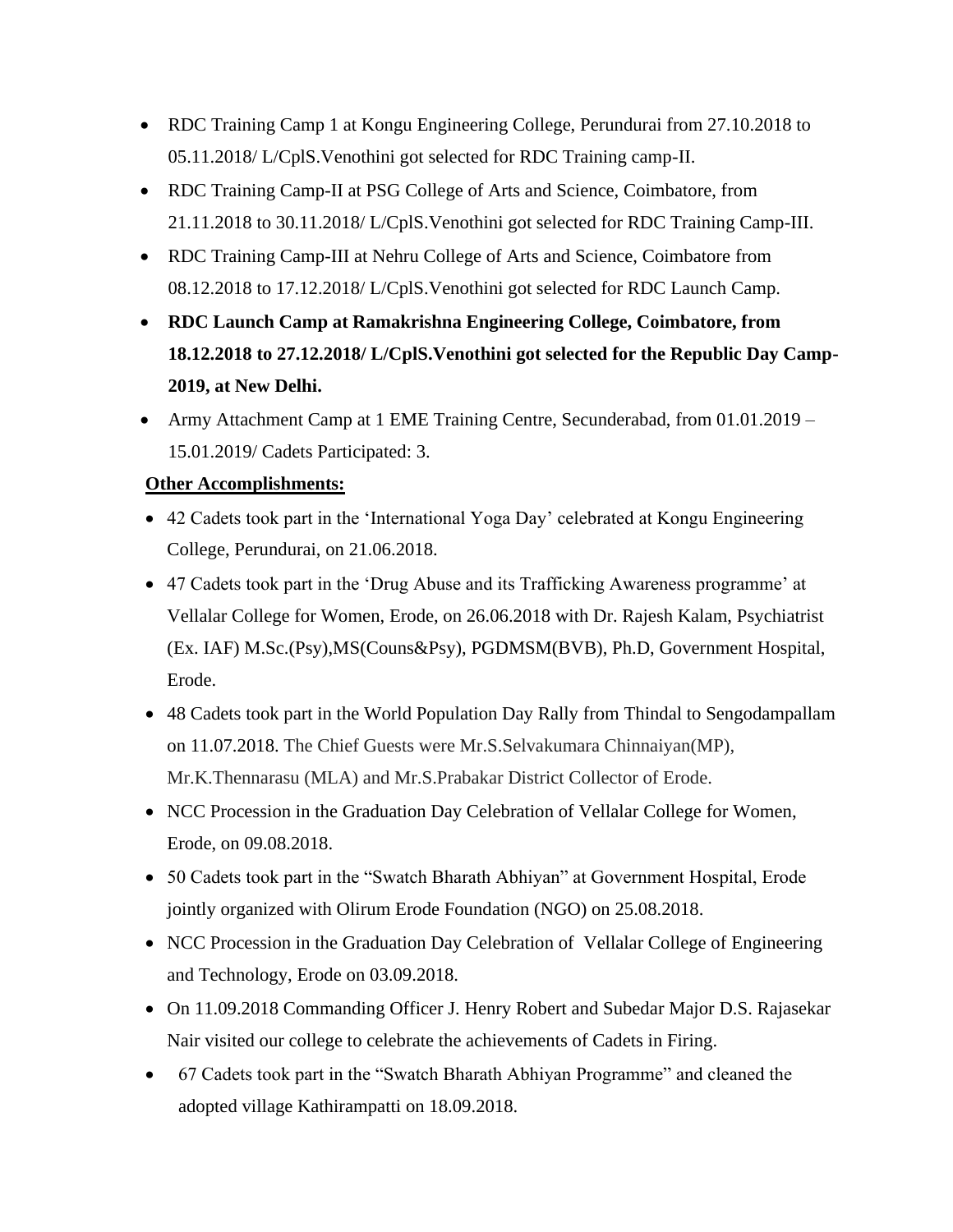- 26 Cadets performed a street play and 51 cadets attended "Nukad Nataks", at the Erode Railway Junction, on 20.09.2018 to create awareness among the public to keep India Clean.
- 50 Cadets took part in the Social Service and Community Development Programme organised by the team of Colleges (Vellalar College for Women, C.N College and Erode Arts and Science College), where Seeni Ajmal Khan, Municipal Commissioner, Erode and Dr. N.Maragatham, Principal of VCW joined hands with the cleaning activity team on 25.09.2018.
- On 26.09.2018, SUO S.Gowri and L/CplS. Venothini, as Pilot, received the Chief Guest Mr. C.Kathiravan, District Collector of Erode and they were followed by 21 cadets in the bandset.
- 70 cadets took part in the "Mega Tree Plantation" Programme and planted 200 saplings at Chennimalai along with Erode Siragugal Foundation (NGO) on 13.10.2018.
- 32 cadets took part in the rally form Government Hospital, Erode, to VOC park and performed Nukad Nataks at VOC Park, Erode, organised by the District Collector Officer, Erode, and State Food Safety Department on the topic "Eat Right India" on 03.11.2018.
- **All India National Integration Camp, Periyar Maniyammai University, Tanjore, from 06.11.2018 to 15.11.2018/ Cadets Participated: 3/ SGT D.Devaprabha participated in Yoga and CPL T. Mathivadhana won first prize in Group Quiz Competition.**
- 37 Cadets took part in the Blood Donation Camp, jointly organized by NCC unit of Vellalar College for Women, Erode and Olirum Erode Foundation (NGO) to celebrate the NCC Day on 23.11.2018.
- 30 Cadets took part in the "Clean India Programme" at Chikkaiah Naicker College and took part in the rally and cleaned surrounding of Thudupathi Village, Perundurai, on 06.12.2018.
- 15 cadets took part in the Republic day Parade at VOC Park along with Police Contingent, Erode on 26.01.2019.
- 26 cadets took part in the Republic Day Ceremonial March Past at Vellalar College for Women on 26.01.2019.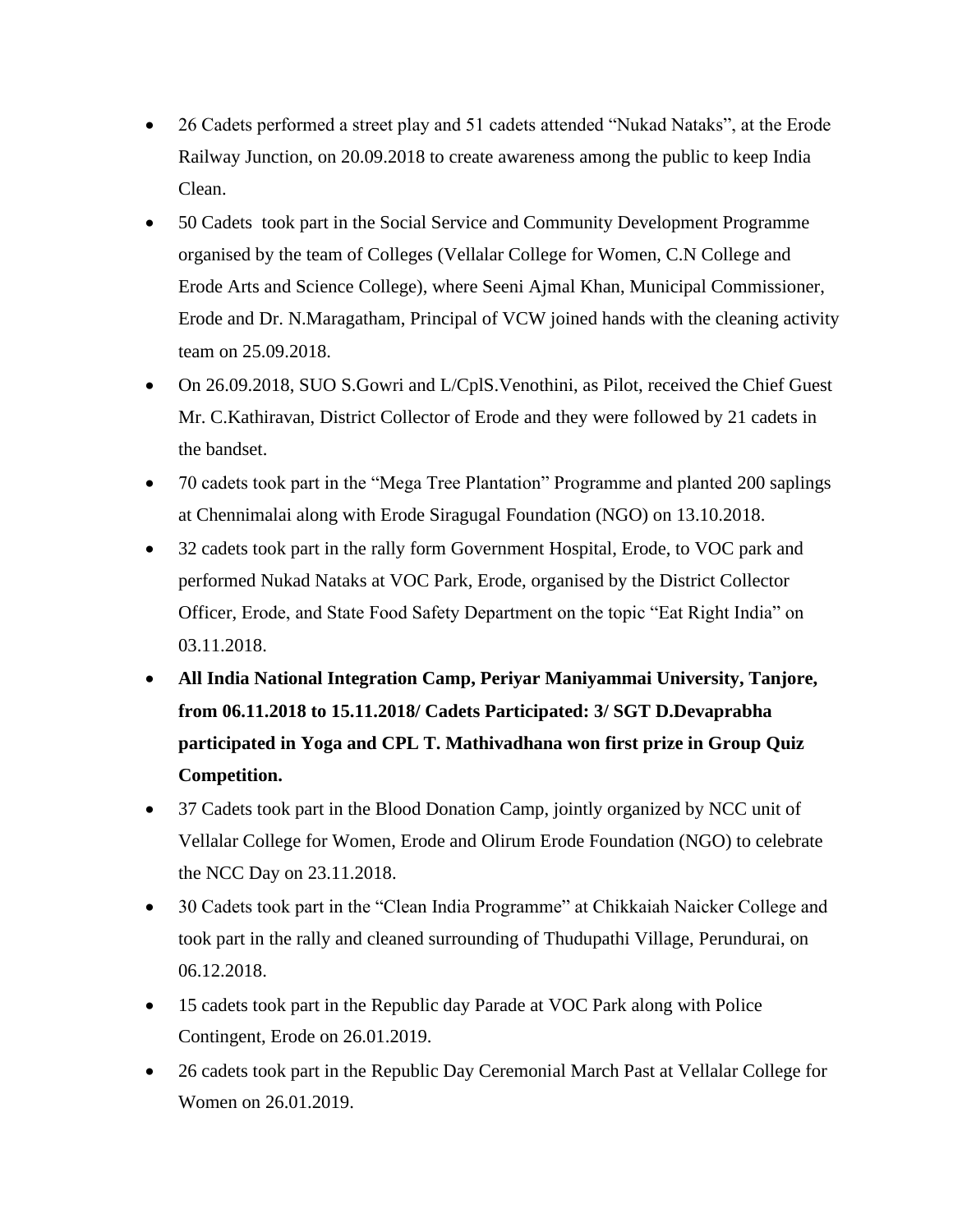- On 49<sup>th</sup> Sports day, 09.02.2019, SUO S.Gowri and CUO K.Madhumitha, as pilot, received the chief guest Mr. Sandhanapandiyan, additional superindent of police, Erode, NCC cadets honoured: 8 cadets participated: 20.
- **On 20.01.2019, 25.01.2019, 28.01.2019 L/cpl.S.Venothini had participated in the Republic Day Parade at NewDelhi and took part in the Prime Minister Rally at Cariappa Ground, New Delhi and Tamilnadu, Pondichery and Andaman Nicobar Directorate achieved the second place among 17 All India Directorates.**
- **On 07.01.2019 L/CplS. Venothini visited Vice President Mr.Venkaiah Naidu with DG NCC Lt.Gen. P.P. Malhothra at DG NCC Camp, New Delhi. She had dinner with our honourable Prime Minister Thiru. Narendra Modi and the Defence Minister Shrimathi Nirmala Sheetha Raman on 24.01.2019. She met the Chief Minister of New Delhi Mr.Arvind Kejriwal at DG NCC camp-Delhi. On 11.01.2019, she met Air Chief Marshal B.S. Dhanoa at DG NCC camp, Delhi. On 13.01.2019, she met Army Chief General Bipin Rawat, DG NCC camp, Delhi. On 21.01.2019, L/CplS. Venothini met Naval Chief Admiral Sanil Lanba at his home in New Delhi. She had dinner with our Defence minister. On 02.02.2019, she met MrBanwarilalPurohit, Governor of TamilNadu at his home in Chennai. On 03.02.2019, she received awards from the Tamilnadu Educational Minister K.A. Sengottaiyan.**
- NCC 'B' Certificate exam, 16.02.2018 Vellalar College for Women (Autonomous), among 300 cadets 60 cadets from our college participated.
- NCC 'C' Certificate exam,  $23^{\text{rd}}$ &  $24^{\text{th}}$  February 2019 CN College, 12 Cadets participated.
- **SGT. R. Priyadharshini was awarded Deputy Director General Commendation Card for Commodore Vijesh Kumar Gargh for excellent performance in Shooting Competitions.**
- **Ex SUO. B.M.Srimathi Rajanandhini was awarded Director General Commendation Card, honoured by Lieutenant General P.P. Malhotra, for excellent performance in Shooting Competitions 2017-18.**